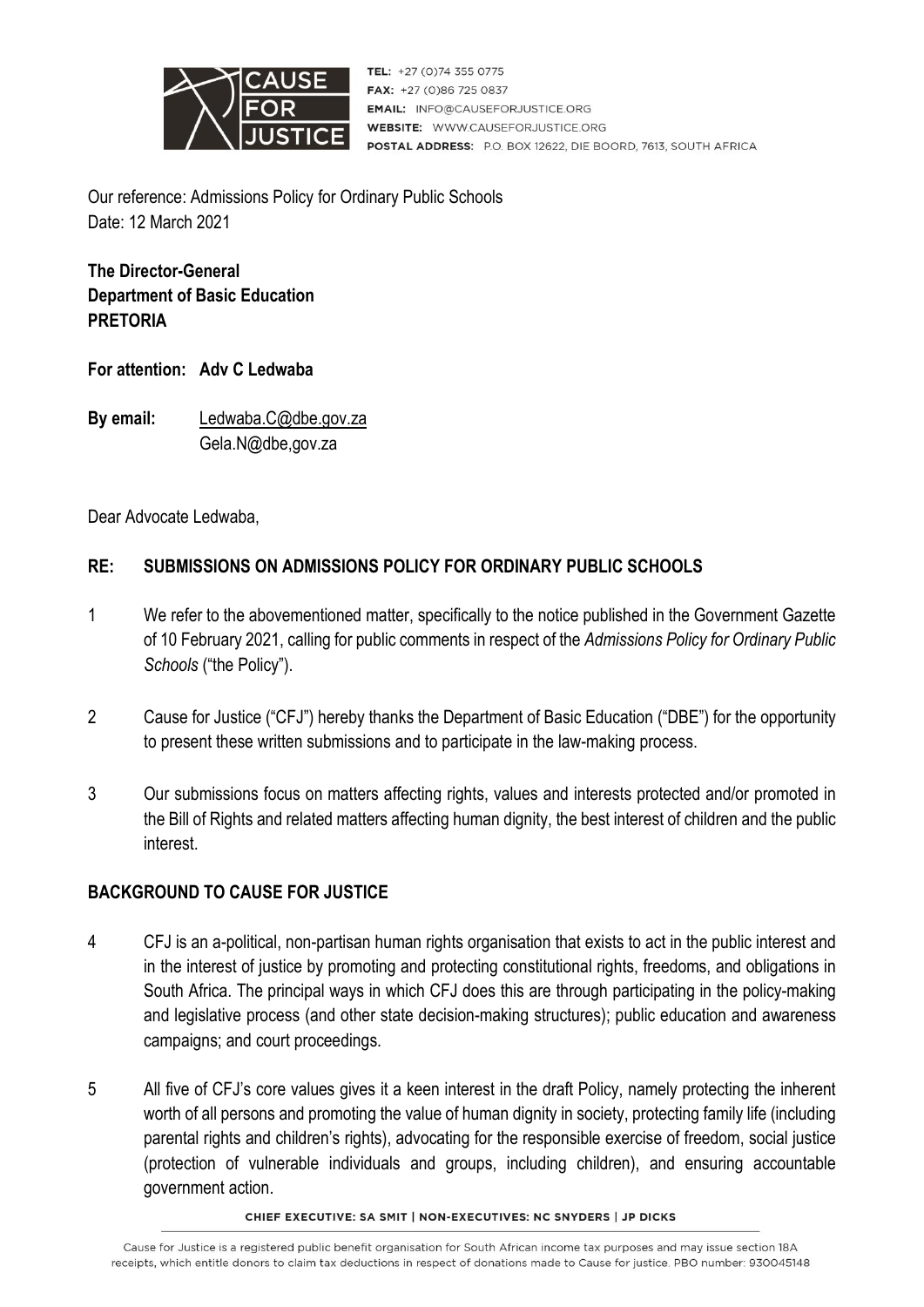- 6 CFJ's involvement in matters pertaining to basic education, specifically the interplay between stakeholders (partners) in the education environment, dates back to September 2014 when we joined the *Organisasie vir Godsdienste-onderrig en Demokrasie v Laerskool Randhart and Others 2017 (6) SA 129 (GJ)* court case. 1
- 7 Other examples of our involvement in the basic education sector include our submissions to the DBE on the draft *Basic Education Laws Amendment Bill*<sup>2</sup> and the draft *National Policy on the Prevention and* Management of Learner Pregnancy,<sup>3</sup> respectively, as well as our engagement with the DBE in respect of Comprehensive Sexuality Education ("CSE").

## **STRUCTURE OF SUBMISSIONS**

8 Our submissions are structured under the following headings:

| A            | Scope and Purpose of Admissions Policy |  |
|--------------|----------------------------------------|--|
| B.           | <b>School Capacity and Zoning</b>      |  |
| $\mathbf{C}$ | <b>Administration of Admissions</b>    |  |
| D            | <b>Conclusion</b>                      |  |

# **A. SCOPE AND PURPOSE OF ADMISSIONS POLICY**

- 9 Clauses 2 and 3 of the Policy respectively state that it applies "*uniformly to all Provincial Departments of Education and all ordinary public schools*" and that the "*admission policy of an ordinary public school must be consistent with*" it. In clause 4, the Policy states that its purpose "*is to provide all Provincial Departments of Education and the governing bodies of all ordinary public schools with a framework for developing admission policies for schools.*"
- 10 We recommend that those provinces who have already promulgated their own admission policies, regulations, and/or guidelines, should be motivated strongly to review these in order to ensure compliance with the national Policy. In light hereof, we request national DBE to inform Members of the Executive Council ("MECs") and Heads of Department ("HODs") of their responsibility in terms of section 2(2) of the South African Schools Act, 1996 ("Schools Act"), which reads as follows:

<sup>1</sup> *Organisasie vir Godsdienste-Onderrig en Demokrasie v Laerskool Randhart and Others* (29847/2014) [2017] ZAGPJHC 160; [2017] 3 All SA 943 (GJ); 2017 (6) SA 129 (GJ) (27 June 2017). Available at: [http://www.saflii.org.za/za/cases/ZAGPJHC/2017/160.html.](http://www.saflii.org.za/za/cases/ZAGPJHC/2017/160.html)

<sup>2</sup> CFJ written submissions *Draft Basic Education Laws Amendment Bill* (10 January 2018). Available at: [https://causeforjustice.org/wp-content/uploads/2018/01/BELA-Bill\\_Cause-for-Justice-submission\\_10.01.2018.pdf.](https://causeforjustice.org/wp-content/uploads/2018/01/BELA-Bill_Cause-for-Justice-submission_10.01.2018.pdf)

<sup>3</sup> CFJ written submissions *Draft National Policy on the Prevention and Management of Learner Pregnancy in Schools* (3 June 2018). Available at: [https://causeforjustice.org/wp-content/uploads/2018/06/CFJ-Submissions-DBE-Draft-](https://causeforjustice.org/wp-content/uploads/2018/06/CFJ-Submissions-DBE-Draft-National-Learner-Pregnancy-Policy.pdf)[National-Learner-Pregnancy-Policy.pdf.](https://causeforjustice.org/wp-content/uploads/2018/06/CFJ-Submissions-DBE-Draft-National-Learner-Pregnancy-Policy.pdf)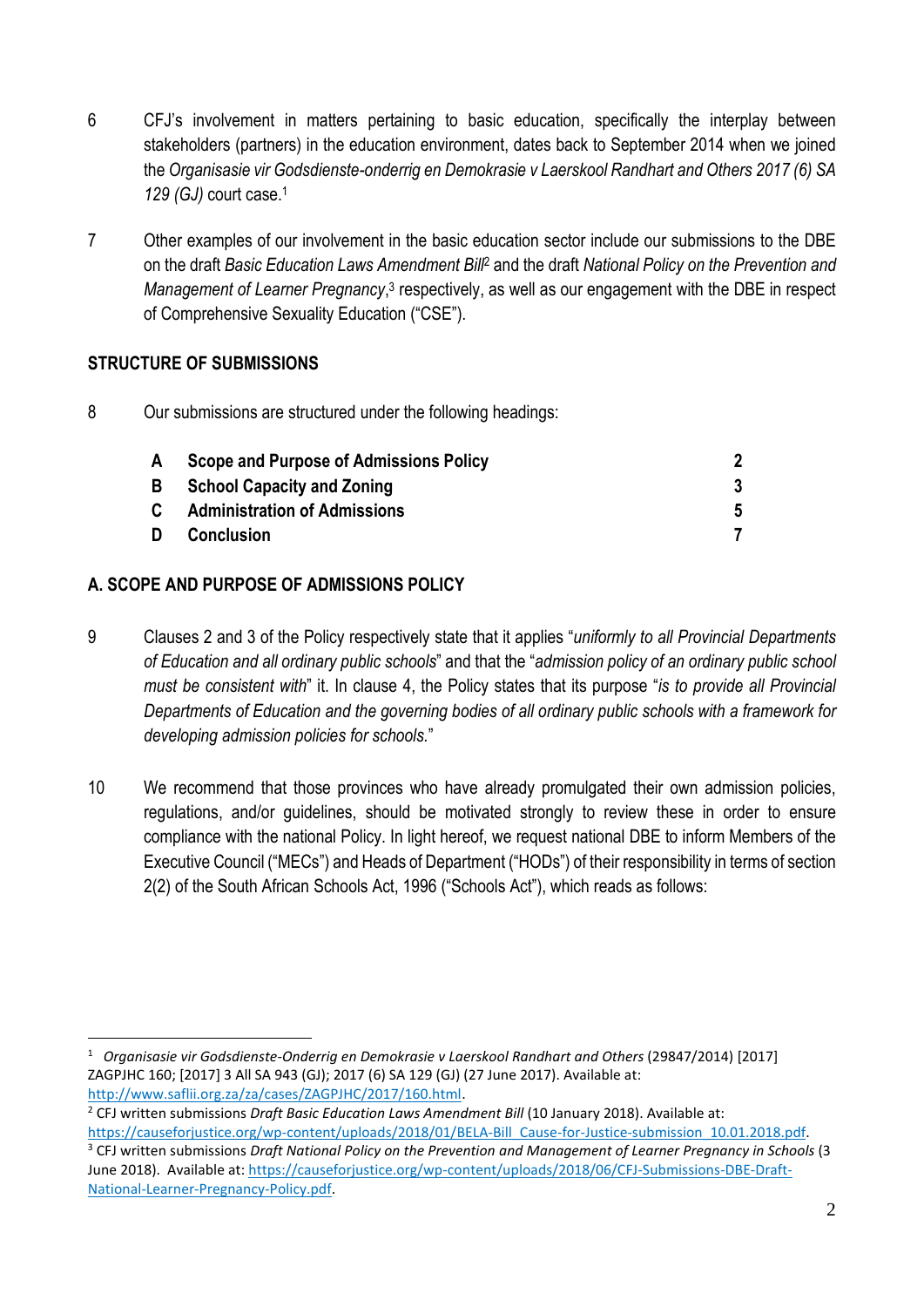"*A Member of the Executive Council and a Head of Department must exercise any power conferred* upon them by or under this Act, after taking full account of the applicable policy determined in terms of *the National Education Policy Act, 1996 (Act 27 of 1996)."*

# **B. SCHOOL CAPACITY AND ZONING**

## *CAPACITY*

- 11 We are strongly convinced that many so-called "admissions issues" are actually "capacity issues" and should be addressed and resolved accordingly.
- 12 We draw the DBE's attention to the fact that it is both the duty and right of the school governing body ("SGB") to determine the capacity of a school. In doing so, the SGB must take into account important considerations, such as keeping classes to an educationally justifiable size to ensure the provision of quality education to learners. Failing to do so will be detrimental to the best interest of learners. Furthermore, both the HOD and SGB are obliged to consult each in order to prevent and/or resolve any conflict in this regard.
- 13 In the case of *MEC for Education in Gauteng Province v Governing Body of Rivonia Primary School* ("the Rivonia case"),<sup>4</sup> the Constitutional Court held that:

*"It is immediately clear from section 5(5) that the governing body of a school determines the admission policy. That this may include a determination as to the capacity of the school is no longer a contentious point between the parties. Indeed, as the Supreme Court of Appeal pointed out, having regard to section 5A(3) of the Schools Act,28 a governing body's admission policy may include a determination as to capacity. And it is significant that school governing bodies are afforded this role."* 5

14 When the Rivonia case was before the Supreme Court of Appeal ("SCA"),<sup>6</sup> the SCA noted that the SGB of the school in question "*determined its capacity by taking into account a number of factors, including* its statutory obligation to promote the best interests of the school, and to ensure its development through *the provision of quality education*" <sup>7</sup> and concluded that there was "*no suggestion that it set its capacity unreasonably or irrationally.*" <sup>8</sup> Clearly, where a SGB determined school capacity in a reasonable manner, capacity limits justify limiting the admission of learners.

<sup>&</sup>lt;sup>4</sup> MEC for Education in Gauteng Province and Other v Governing Body of Rivonia Primary School and Others (CCT 135/12) [2013] ZACC 34; 2013 (6) SA 582 (CC); 2013 (12) BCLR 1365 (CC) (3 October 2013). Available at: [saflii.org/za/cases/ZACC/2013/34.html.](saflii.org/za/cases/ZACC/2013/34.html)

<sup>5</sup> *Ibid* at [40].

<sup>&</sup>lt;sup>6</sup> Governing Body of the Rivonia Primary School and Another v MEC for Education: Gauteng Province and Others (161/12) [2012] ZASCA 194; 2013 (1) SA 632 (SCA); [2013] 1 All SA 633 (SCA) (30 November 2012). Available at: [http://www.saflii.org/za/cases/ZASCA/2012/194.html.](http://www.saflii.org/za/cases/ZASCA/2012/194.html)

<sup>7</sup> *Ibid* at [7]. Other factors the SCA listed are: Number of educators, space requirement, number of designated classrooms, and optimum desk working space.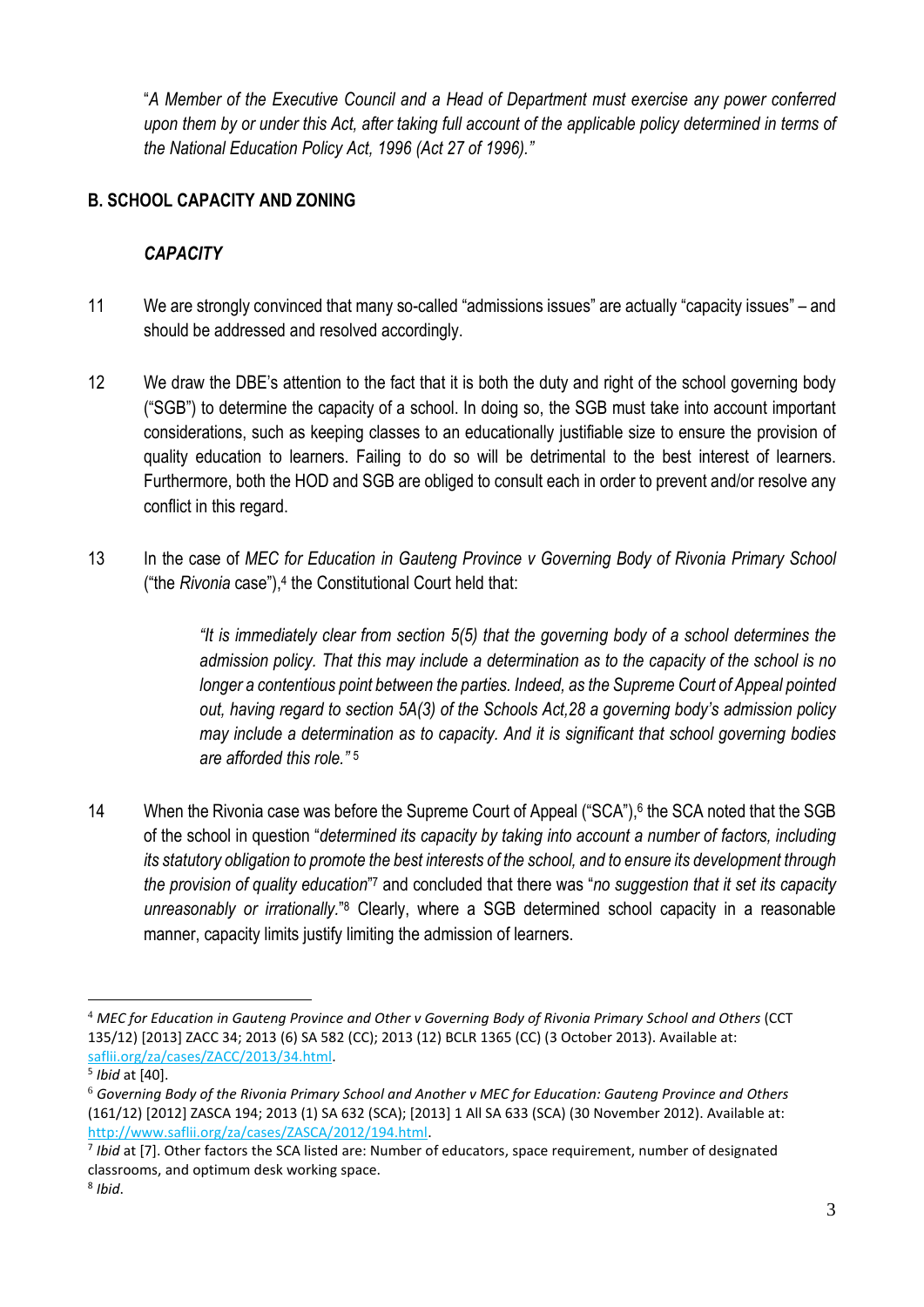15 In order to prevent capacity disputes, we strongly recommend prescribing a guideline for determining school capacity. In this regard, an SGB should be guided by principles drawn from minimum uniform norms and standards for public school infrastructure<sup>9</sup> and other factors relevant to the planning and governance of a school as a whole. <sup>10</sup> Certain facilities are not appropriate as classrooms and cannot be included when calculating capacity.<sup>11</sup>

#### 16 **Formulas:**

- 16.1 When determining capacity, we recommend the following formulas:
- 16.1.1 Classroom with single tables:

[class size (m²) minus teacher's furniture (m²) (furniture/equipment such as cabinets/desks) minus 7 m<sup>2</sup> (space for educator)] ÷ [space per learner (m<sup>2</sup>) + size of learner-table (m<sup>2</sup>)] = learner capacity per class

16.1.2 Classroom with double tables:

 $[class size (m<sup>2</sup>)$  minus teacher's furniture  $(m<sup>2</sup>)$  (furniture/equipment such as cabinets/desks) minus 7 m<sup>2</sup> (space for educator)]  $\div$  [space per learner (m<sup>2</sup>) + size of learner-table (m<sup>2</sup>)] times 2 = learner capacity per class

16.2 We recommend that SGBs must be guided by the SANS 10400:2010 National Building Regulations<sup>12</sup> in determining the capacity of sanitary fixtures.

<sup>9</sup> Such as those included in the *Regulations Relating to Minimum Uniform Norms and Standards for Public School Infrastructure* ("Regulations"). Available at:

[https://www.gov.za/sites/default/files/gcis\\_document/201409/37081rg10067gon920.pdf.](https://www.gov.za/sites/default/files/gcis_document/201409/37081rg10067gon920.pdf)

We note that the Regulations prescribes the following minimum space allocated for learner and educator: Grade R: Learner - 1.6m² / Educator - 7m²

Grade 1 - Grade 12: Learner - 1m² / Educator - 7m²

Students with disabilities: Learner - 2m²

 $10$  Factors to be considered, include: That learners' best interests have preference; the number of educators available; the space available for administrative needs; the number of appropriate classrooms available; space needs for sports, cultural and recreational activities; the available space in the current media and computer centres, science and technology laboratories and the school hall; the sanitary facilities available; parking facilities; safety measures; the maximum number of learners permitted per class; and internationally recognised best practice with regard to class size in order to deliver effective and efficient quality education.

 $11$  Such facilities include: Laboratories; computer centres; media centres; school halls; offices; staff rooms; meeting rooms; storerooms; and cafeterias.

<sup>12</sup> Available at: [https://www.sabs.co.za/.](https://www.sabs.co.za/)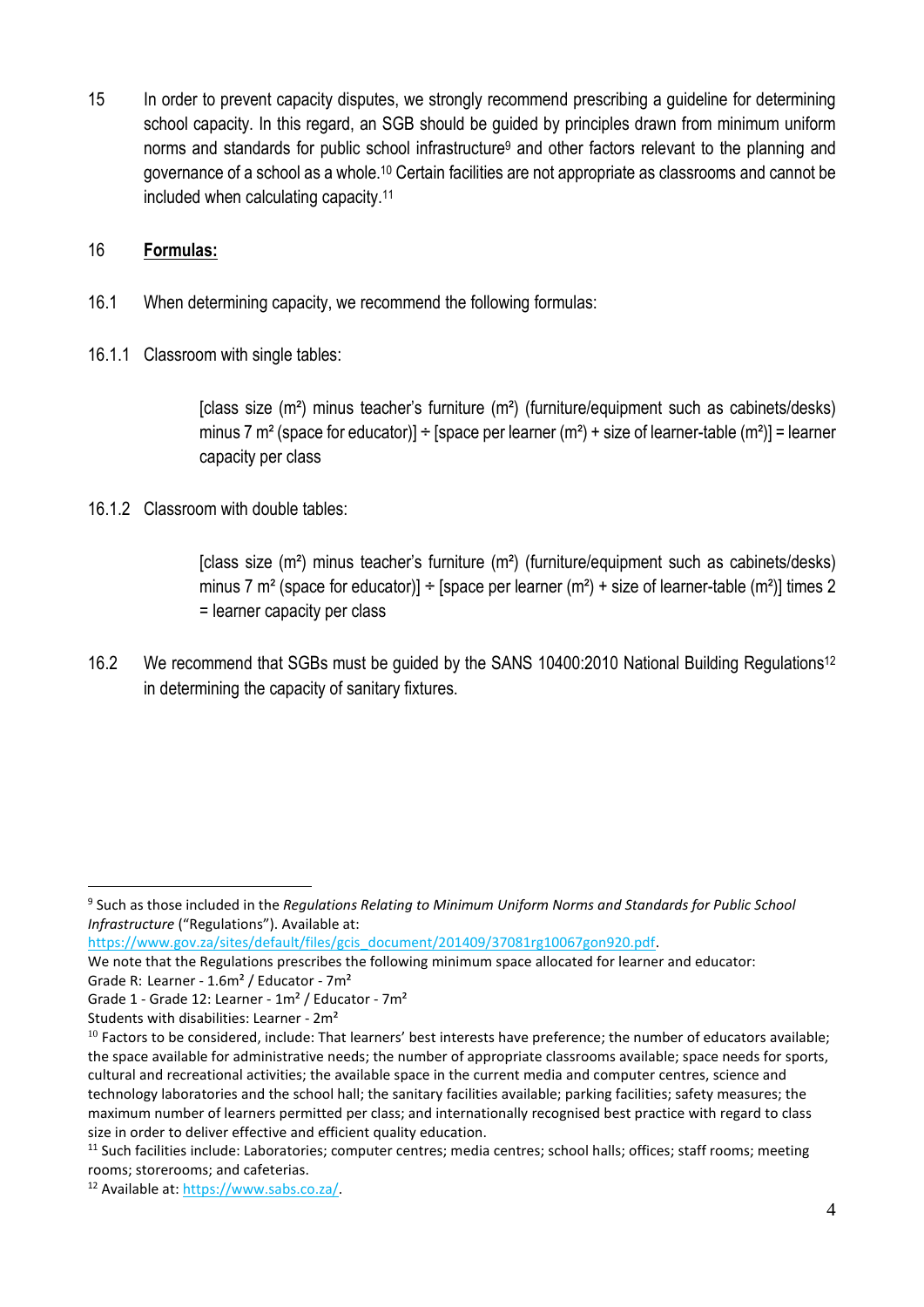## 17 *ZONING*

## 18 **At Clause 38(a):**

18.1 We propose the insertion of the following sentence: "*provided that the learner meets all other requirements of the admission policy of the school.*"

# 19 **At Clause 38(c):**

- 19.1 As noted above, in the *Rivonia* case, the judge found that "*the governing body determined its capacity* by taking into account a number of factors, including its statutory obligation to promote the best interests *of the school, and to ensure its development through the provision of quality education. If a governing body has thus determined the school's capacity in a reasonable manner, it would justify the limitation of admission of learners.*" 13
- 19.2 The learner's right to basic education is a right established against the state. The learner has the right to basic education and may apply at the next school as is the suggestion, but if he/she is unable to find any space, the state, and not the school, must be held accountable. The state has a duty to ensure there is enough space in schools for all learners to receive a basic education.<sup>14</sup>

## 20 **At Clause 38(d)(iii):**

20.1 We propose replacing the wording of Clause 38(d)(iii) with the following: "*other learners who are eligible in terms of the school's admission policy on the basis of first come, first served.*"

# 21 **At Clause 44(b):**

21.1 We propose the inclusion of an obligation to encourage their children to adhere to the school's code of conduct.

# **C. ADMINISTRATION OF ADMISSIONS**

# 22 **At Clause 7:**

22.1 We have serious reservations about requiring an SGB of an ordinary public school to make a copy of its school admission policy available to the HOD. We have been made aware of the high number of

<sup>13</sup> *Ibid* at [7].

<sup>14</sup> In its *7th Report on Economic and Social Rights*, the Human Rights Commission (available at: [https://www.sahrc.org.za/index.php/sahrc-media/news-2/item/100-7th-economic-and-social-rights-report\)](https://www.sahrc.org.za/index.php/sahrc-media/news-2/item/100-7th-economic-and-social-rights-report) noted that even though South Africa boasts high primary school enrolment statistics, increased access to education has come at the expense of quality. This insight applies to, and explains the detrimental impact of, 'over-enrolment' at a specific school: Overcrowded classrooms will infringe upon the learners in the overcrowded classroom's right to quality basic quality education.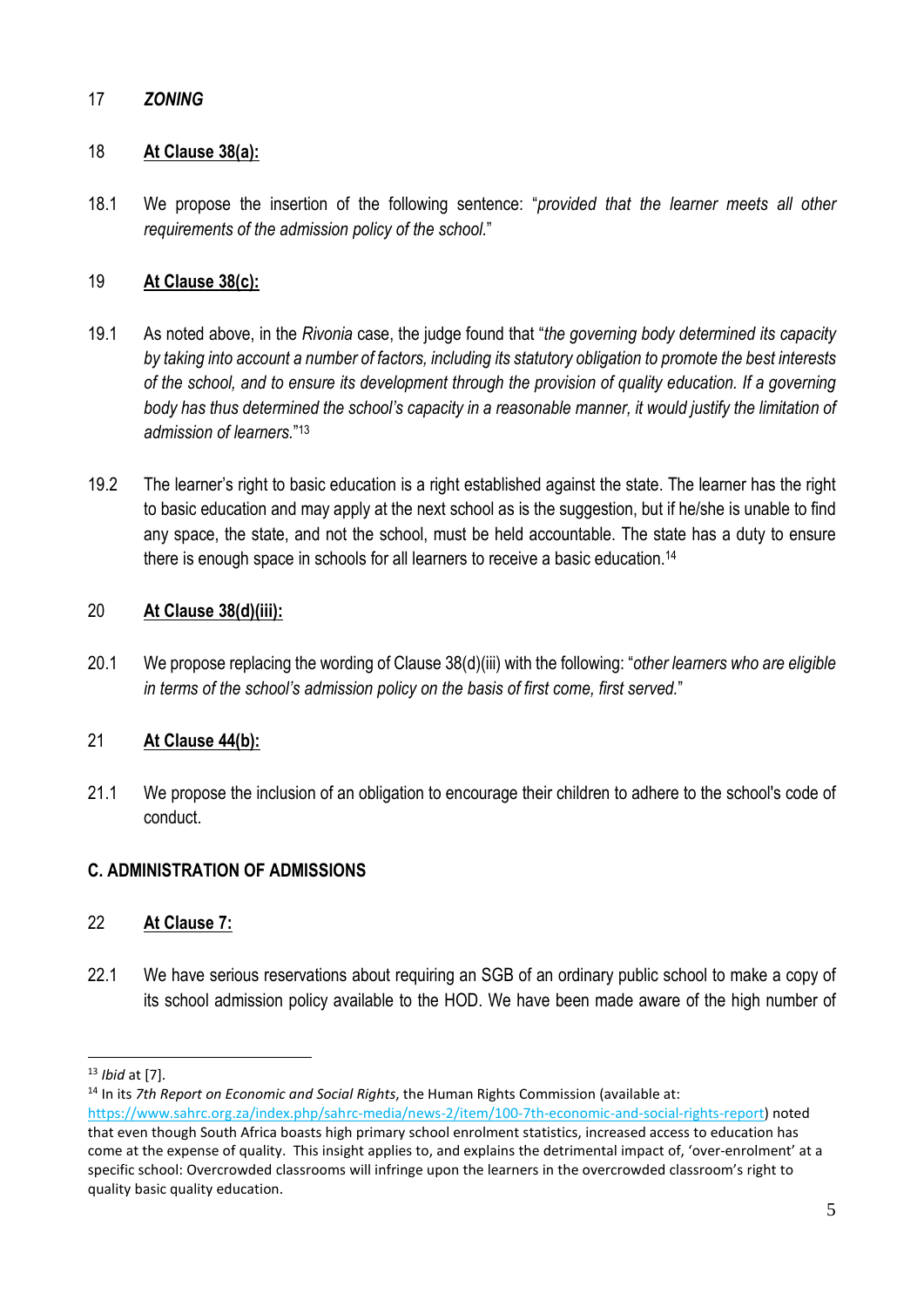continuous complaints bemoaning the complete lack of response from HODs to correspondence, requests, applications, and submissions.

- 22.2 There is also no provision made for a timeframe within which the HOD must reply and for a default position if the HOD fails to reply. We recommend that, at a minimum, provision must be made for a default position where officials fail to respond to submissions within a prescribed period.
- 22.3 We have serious reservations about whether the DBE will be able to respond to all the submitted policies in a timeous fashion – leaving it exposed to flood of litigation for declaratory orders compelling a response to submissions.

#### 23 **At Clause 8:**

23.1 The meaning of the following provision is unclear:

*"The Head of Department must co-ordinate the provision of ordinary public schools and the administration of learners to public schools with governing bodies to ensure that all eligible learners are suitably accommodated…."*

23.2 According to section 3(3) of the Schools Act, every MEC must ensure that in his/her province there are enough school places available to enable each child to attend school. We do not understand what coordination must be done with SGBs in respect of the provision of public schools. Clearly, it is the task of the MEC to ensure that there are enough schools (i.e. physical facilities) in each province – and not the duty of SGBs. This is not an "admissions issue" – but rather a problem that needs to be addressed and resolved in collaboration with national, provincial and local governments and departments, business, social partners and school communities.

#### 24 **At Clause 9:**

- 24.1 In the context of refusing admission solely based on language policy, we fully support the rationale that language may not be used as an obscure mechanism to discriminate based on race. However, we also point out matters relating to issues like the language policy should not be considered purely legal grounds either – practical considerations must be taken onto account as well.
- 24.2 For example, it would not be fair to exclude a large group of learners based on their preference for a particular language simply because their language of choice does not correspond with the language of instruction at a particular school *and that school has room for additional learners*. At the same time, it would not be practicable to adjust the language policy of a particular school simply because a few learners request instruction in a language other than the language of instruction at the school.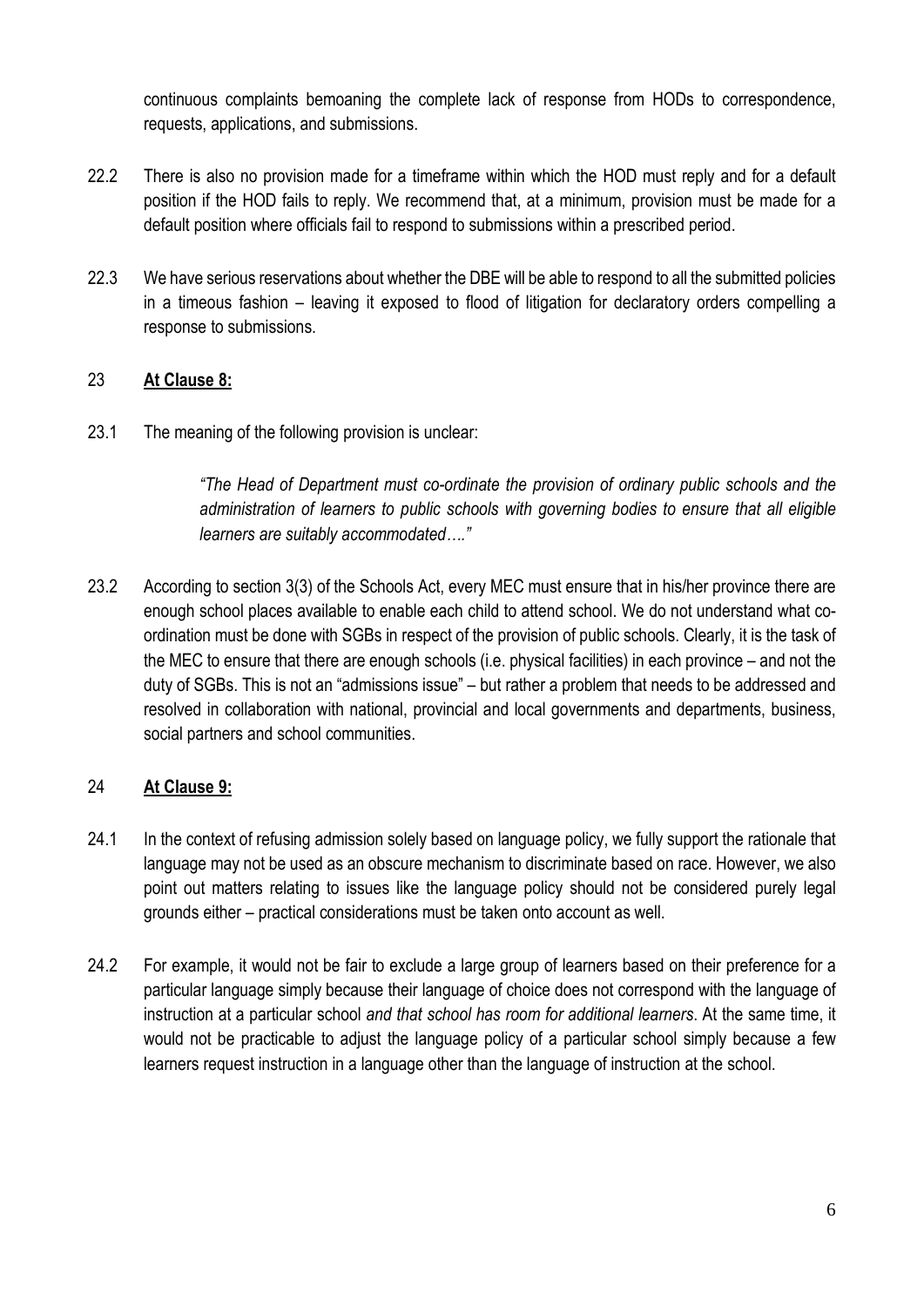24.3 According to section 29 of the *Constitution of the Republic of South Africa, 1996*: 15

*"Everyone has the right to receive education in the official language or languages of their choice in public educational institutions where that education is reasonably practicable. In order to ensure the effective access to, and implementation of, this right, the State must consider all reasonable educational alternatives, including single medium institutions, taking into account – (a) equity;*

- *(b) practicability; and*
- *(c) the need to redress the results of past racially discriminatory laws and practices."*
- 24.4 Learners (and their parents) have the right to exercise a choice about the official language or languages in which they will receive instruction. Learners (and their parents) should be informed by public schools that they have this right and that the right is a fundamental right they are entitled to.
- 24.5 It is important to consider the meaning of "*where that education is reasonably practicable*". It would be reasonably practicable for learners to receive instruction in the official language or languages of their choice if the school already instructs in the language of the learners' choice. It would be reasonably impracticable for a learner to enroll at a school that does not already instruct in the language of the his/her choice and where there is another school offering the preferred language in the feeder zone.
- 24.6 The Policy and specifically provisions regarding language policy must also be in line with the *Language in Education Policy, 1997*<sup>16</sup> as well as the *Norms and Standards Regarding Language Policy, 1997*. <sup>17</sup> The Norms and Standards provide that it is reasonably practicable to provide education in a particular language if at least 40 learners in Grades 1 to 6, or 35 learners in Grades 7 to 12, require education in that particular language at that particular school. The language needs will most likely be ascertained when learners apply for admission with a view to the following academic year.

#### **D. CONCLUSION**

25 We trust that the above submissions are of assistance to the DBE and look forward to your response thereto (if any) in due course. CFJ remains at the DBE's disposal to assist in the further development and/or amendment of the Policy to effectively achieve its intended purposes.

<sup>16</sup> DBE *Language in Education Policy, 1997.* Available at:

<sup>15</sup> *Constitution of the Republic of South Africa, 1996*. Available at: [https://www.gov.za/documents/constitution](https://www.gov.za/documents/constitution-republic-south-africa-1996)[republic-south-africa-1996.](https://www.gov.za/documents/constitution-republic-south-africa-1996)

[https://www.gov.za/sites/default/files/gcis\\_document/201409/languageeducationpolicy19971.pdf.](https://www.gov.za/sites/default/files/gcis_document/201409/languageeducationpolicy19971.pdf)

<sup>17</sup> DBE *Norms and Standards for Language Policy in Public Schools, 1997*. Available at:

[http://www.up2speed.co.za/Legislation/NORMS%20AND%20STANDARDS%20FOR%20LANGUAGE%20POLICY](http://www.up2speed.co.za/Legislation/NORMS%20AND%20STANDARDS%20FOR%20LANGUAGE%20POLICY%20IN%20PUBLIC%20SCHOOLS.pdf) [%20IN%20PUBLIC%20SCHOOLS.pdf.](http://www.up2speed.co.za/Legislation/NORMS%20AND%20STANDARDS%20FOR%20LANGUAGE%20POLICY%20IN%20PUBLIC%20SCHOOLS.pdf)